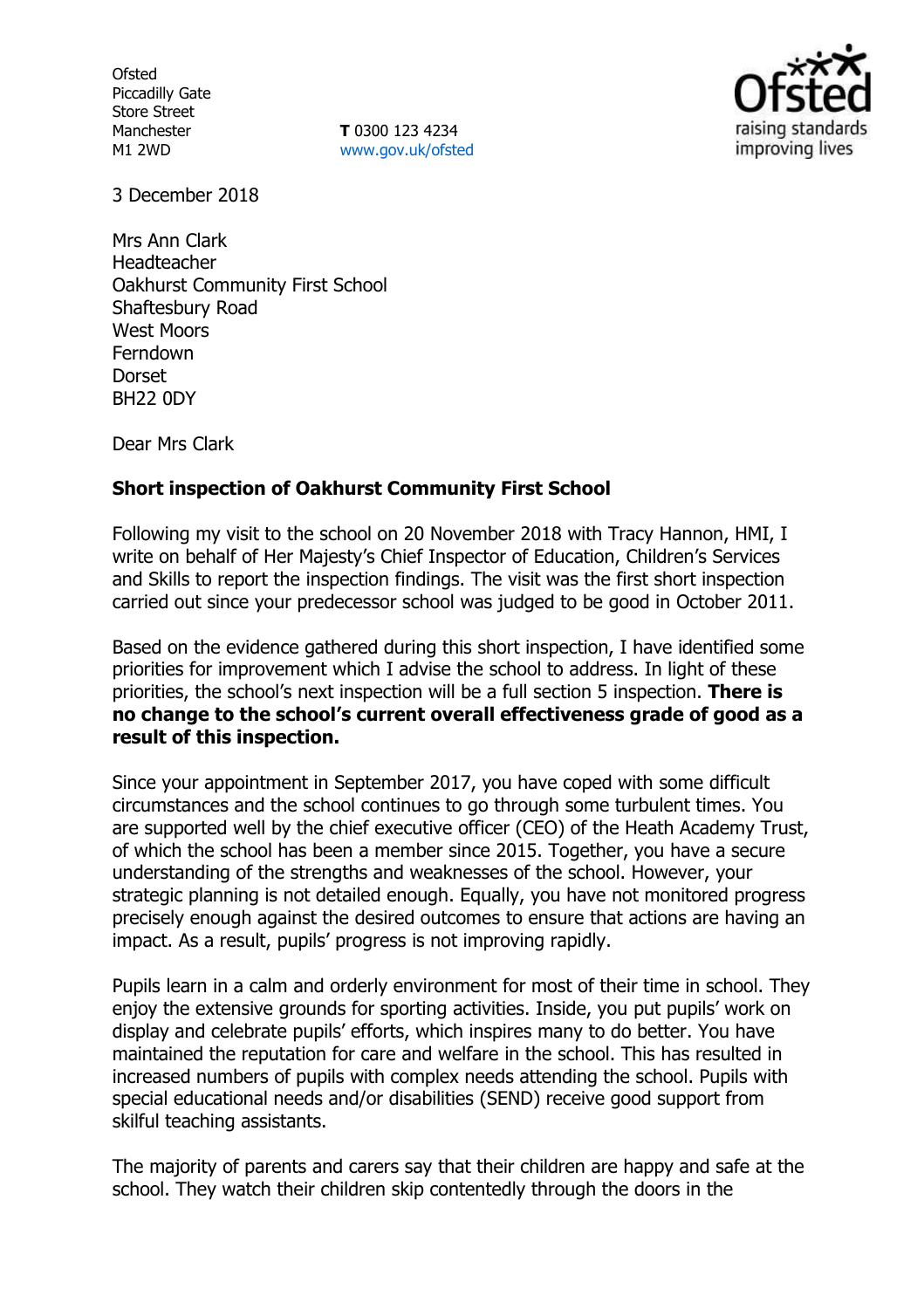

morning. However, a few parents shared concerns with the inspectors. They feel that communication and responses about issues raised arrive late or not at all. Although you provide regular information and are on duty every morning, parents want you to respond more personally when an issue is raised. Inspectors were confident in the suitability of actions that you have taken. However, parents feel that there have not been enough face-to-face meetings to share the outcomes of actions taken.

Helping parents to support their children with work at home was an area for improvement at the last inspection, although you were not the headteacher then. You have provided many useful tips on the website and have held workshops for parents to attend. You are keen to work with parents and have an open-door policy.

Another area on which to work from the last inspection was to ensure that boys paid as much attention as girls when learning in lessons. There is no difference between boys' and girls' ability to concentrate, but there is variability dependent on the quality of teaching. Too often, pupils are withdrawn from classes to work with another adult. In the main, this is not successful. Sometimes, the adults lack the skills and knowledge necessary to ensure that every pupils' needs are met. At other times, the same pupils are withdrawn, which means that they are missing too much learning time with their classmates.

## **Safeguarding is effective.**

You and trust leaders have made sure that safeguarding arrangements are secure. With the support of the trust, you have put fire doors throughout the building recently to comply with new regulations. Staff are trained in how to keep pupils safe from abuse, sexual exploitation and the influences of radicalisation and extremism. Checks on the recruitment of staff comply with statutory guidelines. However, some aspects of recording and analysing are not sharp enough, such as the descriptions of incidents and the actions taken. You have acted appropriately whenever issues with pupils and staff occur, including the involvement of agencies and the designated safeguarding officer of the local authority.

# **Inspection findings**

■ We discussed the work that is done to improve pupils' understanding of phonics, as results in the phonics screening check at the end of Year 1 are below the national average. You introduced a new scheme in September 2018 to remedy this, but currently, teaching is variable. Where teaching is strong, pupils are provided with support and challenge to test their learning and make good progress. As a result, reading and writing are improving. However, where teaching is weaker, there is an over-reliance on the resources. You are reviewing the use of the withdrawal groups as they are not effective, especially when there are high numbers of pupils within a group. You and your leaders are supporting some teachers and teaching assistants to adapt work according to the needs of the pupils. It is too soon to see the impact of this. In Reception, some children are not sounding out the letters and blends of letters accurately and, sometimes,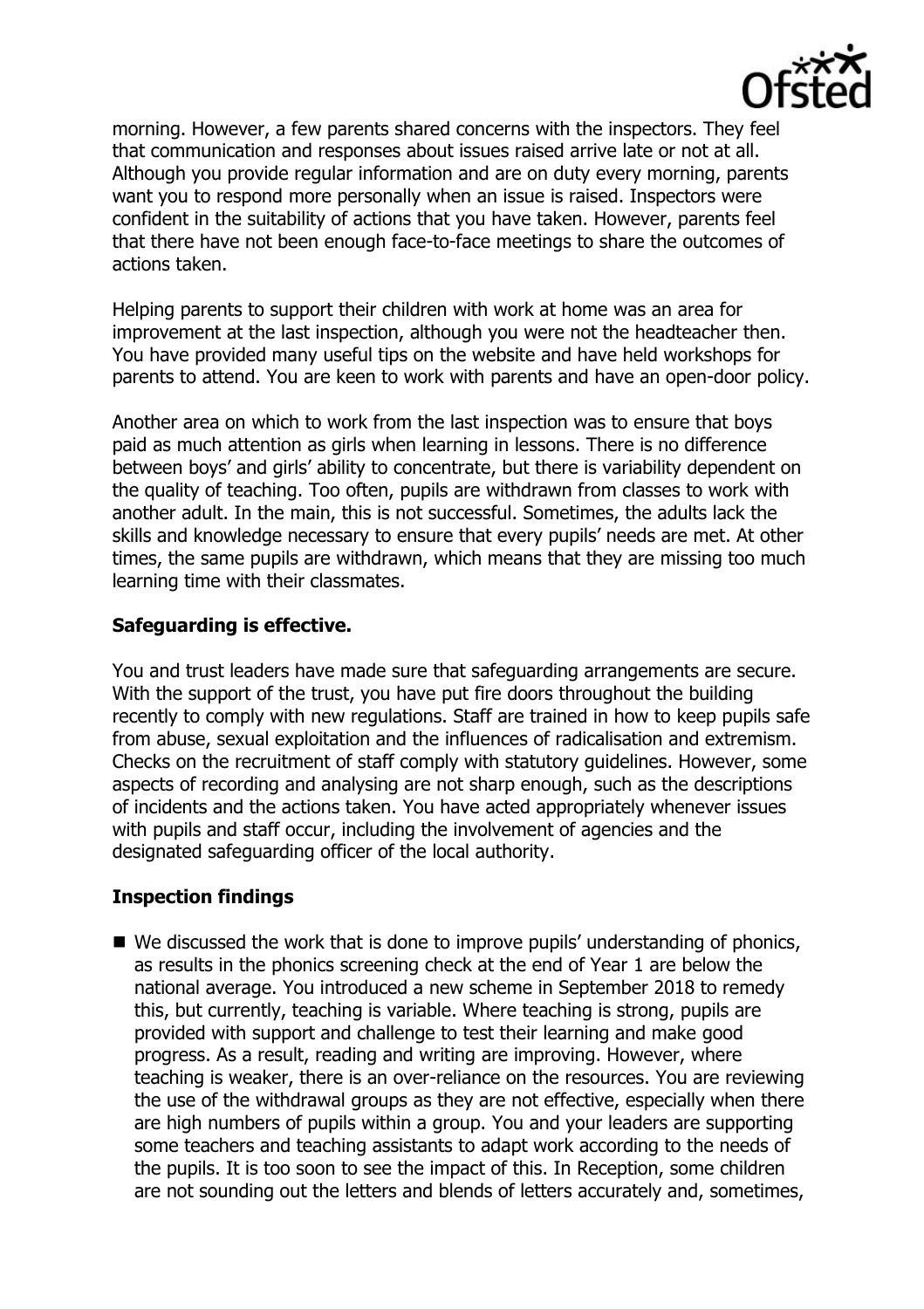

this is left unchallenged. Expectations of writing are not high enough, so too few children are writing effectively by the end of Reception Year and ready for Year 1.

- Next, we looked at pupils' writing, as attainment in tests at the end of key stage 1 has been below the national average for the past two years. You have identified that spelling is an issue. This was one of the main reasons for introducing the new phonics scheme, to help pupils spell correctly. However, this is only partially successful because of the newness of its application. Equally, spelling is not the only issue for pupils' weak writing. You have made sure that pupils are taught grammar and punctuation correctly, that is appropriate to their ages. When we looked at pupils' work, we could see that pupils are creative and imaginative and keen to do well. However, we saw, at the same time, that some teachers are not checking pupils' use of basic skills routinely, nor pointing out errors when they occur. We agreed that the expectations of some teachers are too low, so the quality of writing, including the presentation of writing, dips.
- The third area that we looked at was the teaching of mathematics, as attainment has been below the national average for the last three years. The trust's external challenge partner identified that some teachers lacked confidence in the higher expectations of the curriculum introduced in 2014. To compensate for this, the previous headteacher introduced a new way of working in mathematics in January 2017. Despite training, teaching is still too variable. This results in some of the pupils with lower ability struggling to understand simple calculations. You know that some teachers are not planning carefully enough for their needs. Too many pupils in Year 4 do not know the multiplication tables and this lack of knowledge hampers their progress. Equally, the most able are fluent in calculation, but do not have as many opportunities to challenge themselves in complex reasoning and problem solving. Although you have introduced additional work to challenge the most able, too often teachers are not providing this. In the work of the Reception children, we saw that too frequently, expectations are too low. We noticed that children who can count beyond 10, add single digits and perform other, more complex work with numbers were often not being stretched to do more. When this occurs, the progress of some most-able children stalls, and they become disaffected.
- Finally, we looked at the work you have done to improve attendance and reduce persistent absence for disadvantaged pupils. This has been a successful piece of work for you as, with the support of the local authority, you have reduced the number of families involved to a manageable number. You are determined to continue with this until all these pupils attend regularly.

#### **Next steps for the school**

Leaders and those responsible for governance should ensure that:

- $\blacksquare$  expectations of what pupils can achieve are raised, so that teachers do not accept work that is not of a high standard
- $\blacksquare$  pupils' progress increases rapidly, so that by the end of key stage 1 and